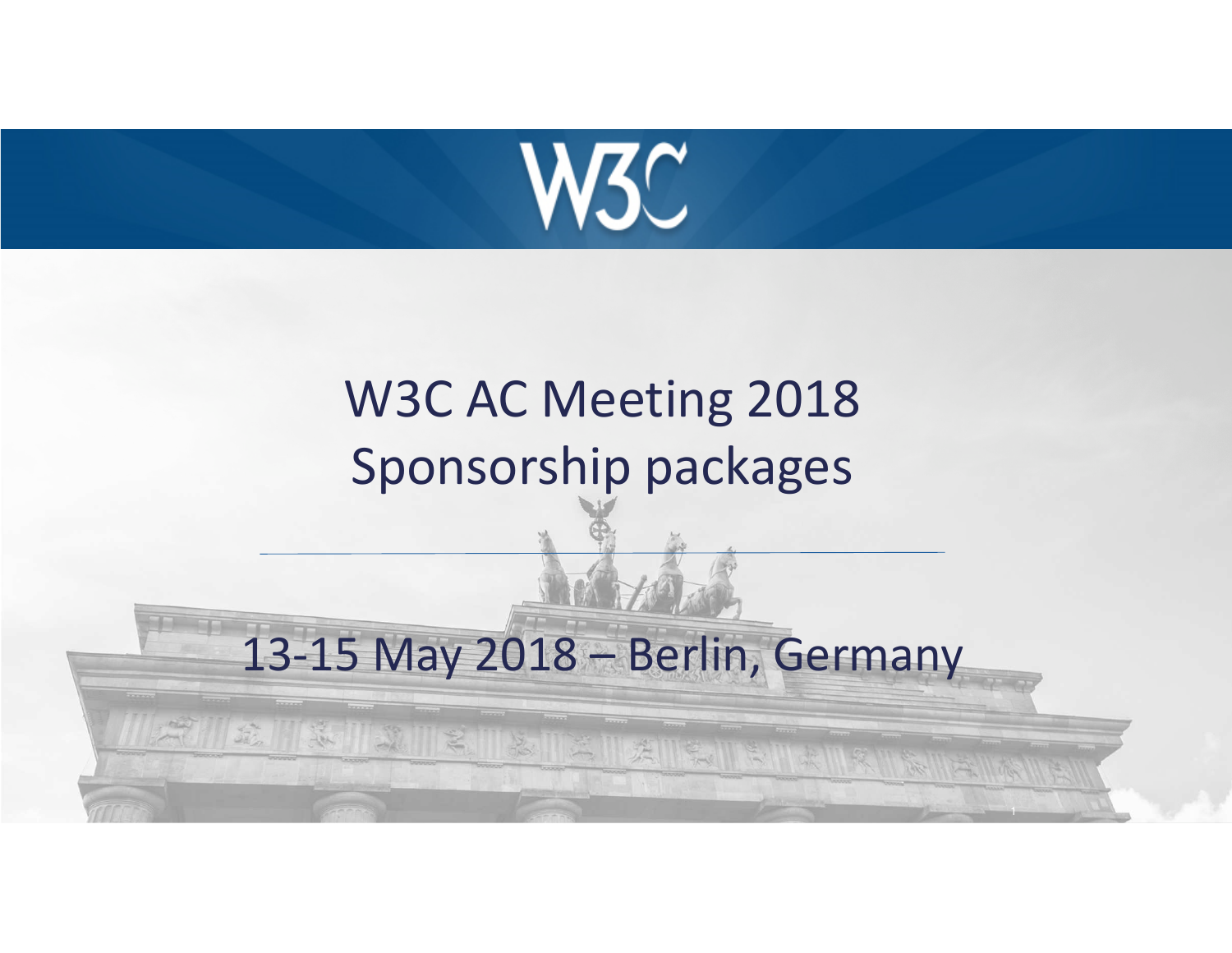

## 2018: W3C European Tour

In 2018, the 2 main W3C events (AC Meeting and TPAC) will be in Europe.

A strong opportunity for Members to:

- Network
- Exchange
- Increase visibility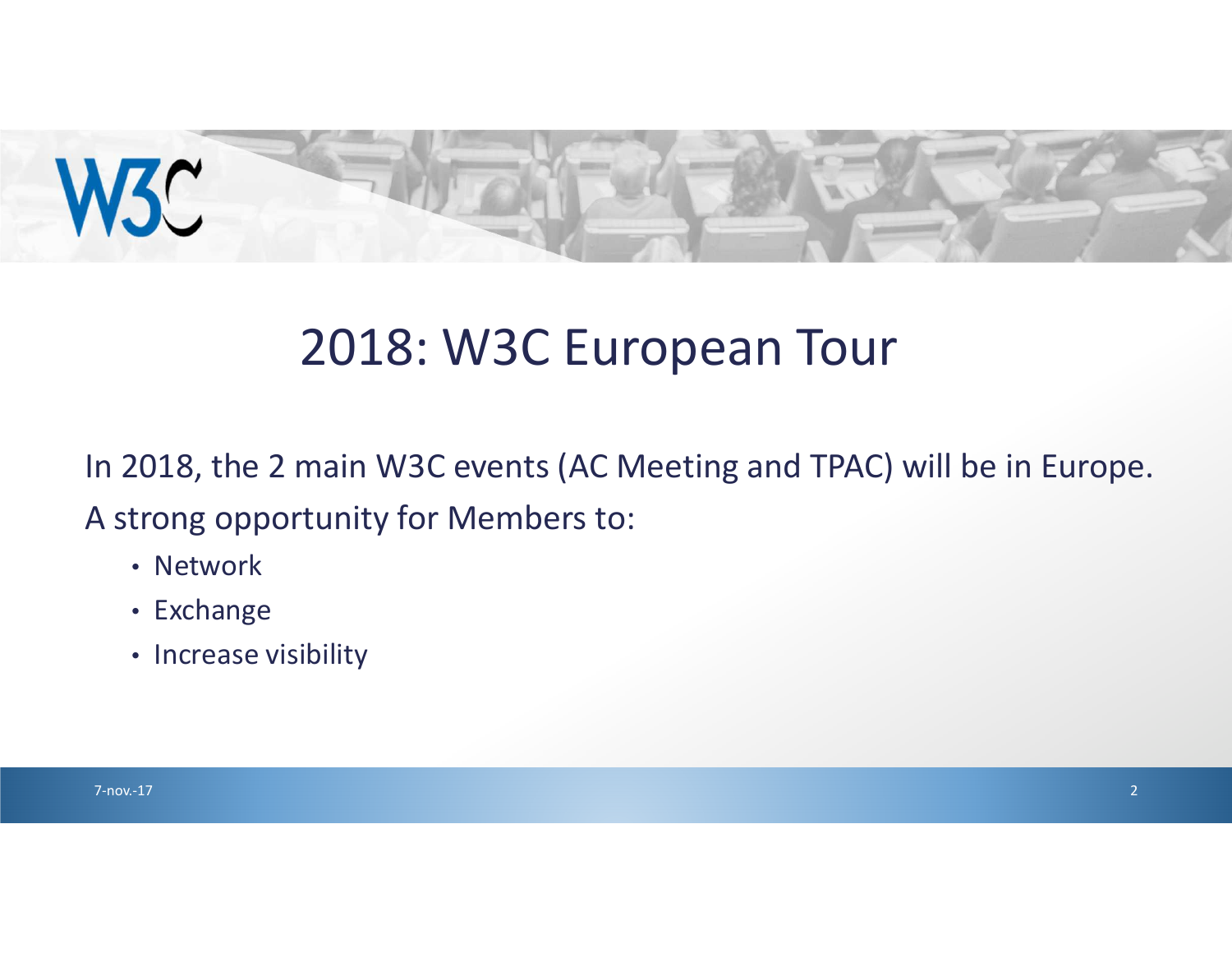

# Opportunity Profile

#### **Advisory Committee (AC) Meeting**

**W3C organizes the Advisory Committee meeting, when representatives of the W3C Membership meet to set the strategic direction for the organization.**

- AC Meeting Sponsor benefits:
	- •Visibility within the community
	- $\bullet$ **Networking**
	- •Leadership position
- Audience: Members representative $\bullet$
- Format: 3-day meetings, presentations, discussions $\bullet$
- Venue: Hotel Novotel Berlin Am Tiergarten Berlin, Germany $\bullet$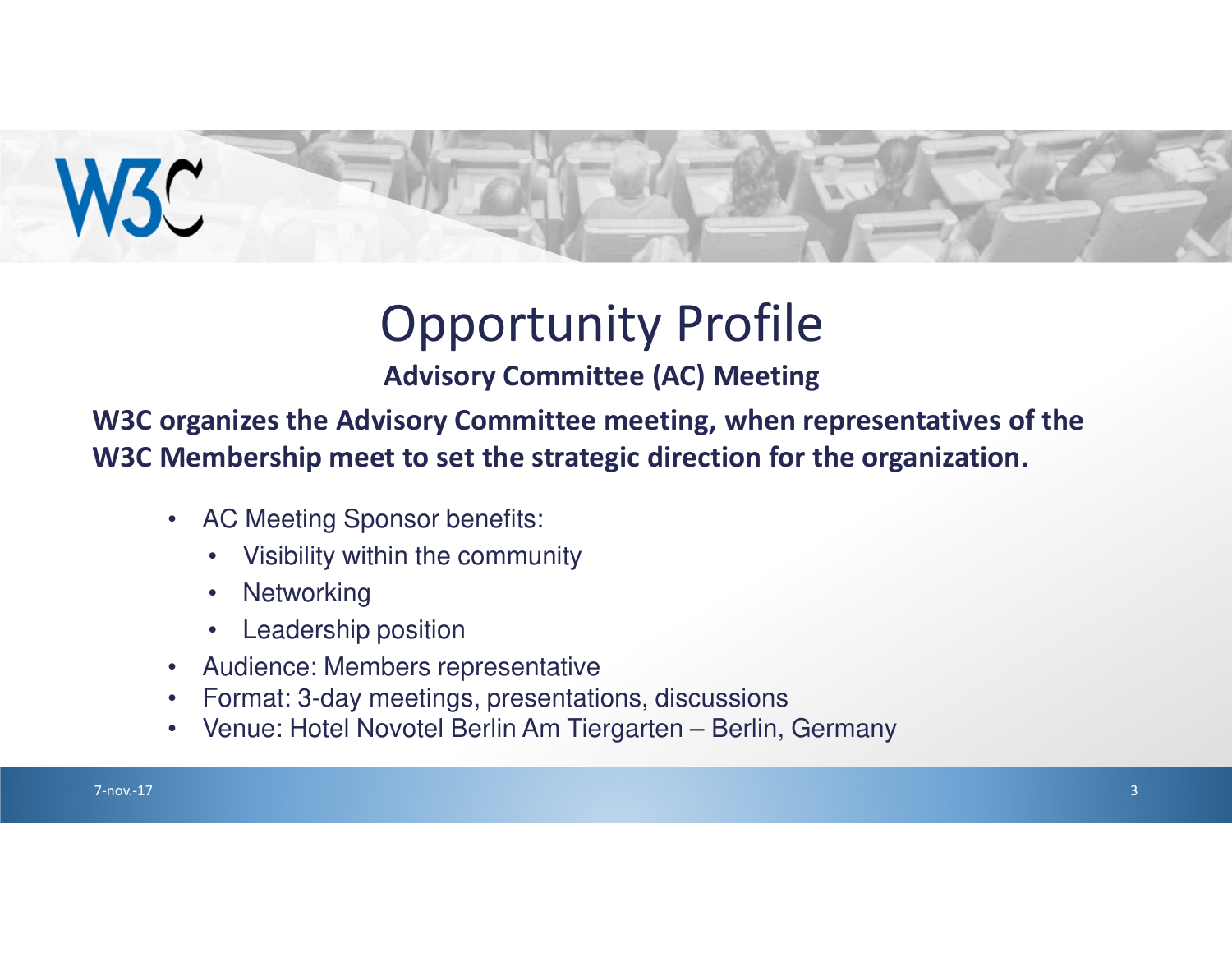

#### AC Meeting Sponsorship: **Platinum Sponsor – 15 K €**

- $\checkmark$  Sponsorship mention on the W3C homepage
- $\checkmark$  Company logo and description on the meeting Web pages
- $\checkmark$  Sponsorship announce on Social Networks (Twitter, Facebook...)
- $\checkmark$  Sponsor mention in pre-event communications
- $\checkmark$  Demonstration space during the whole event
- $\checkmark$  Company logo on communication documents (flyers, roll-up, agenda...)
- $\checkmark$  Sponsorship acknowledged in all main sessions
- $\checkmark$  Logo displayed on screen between sessions
- $\checkmark$  2 promotional items handout at registration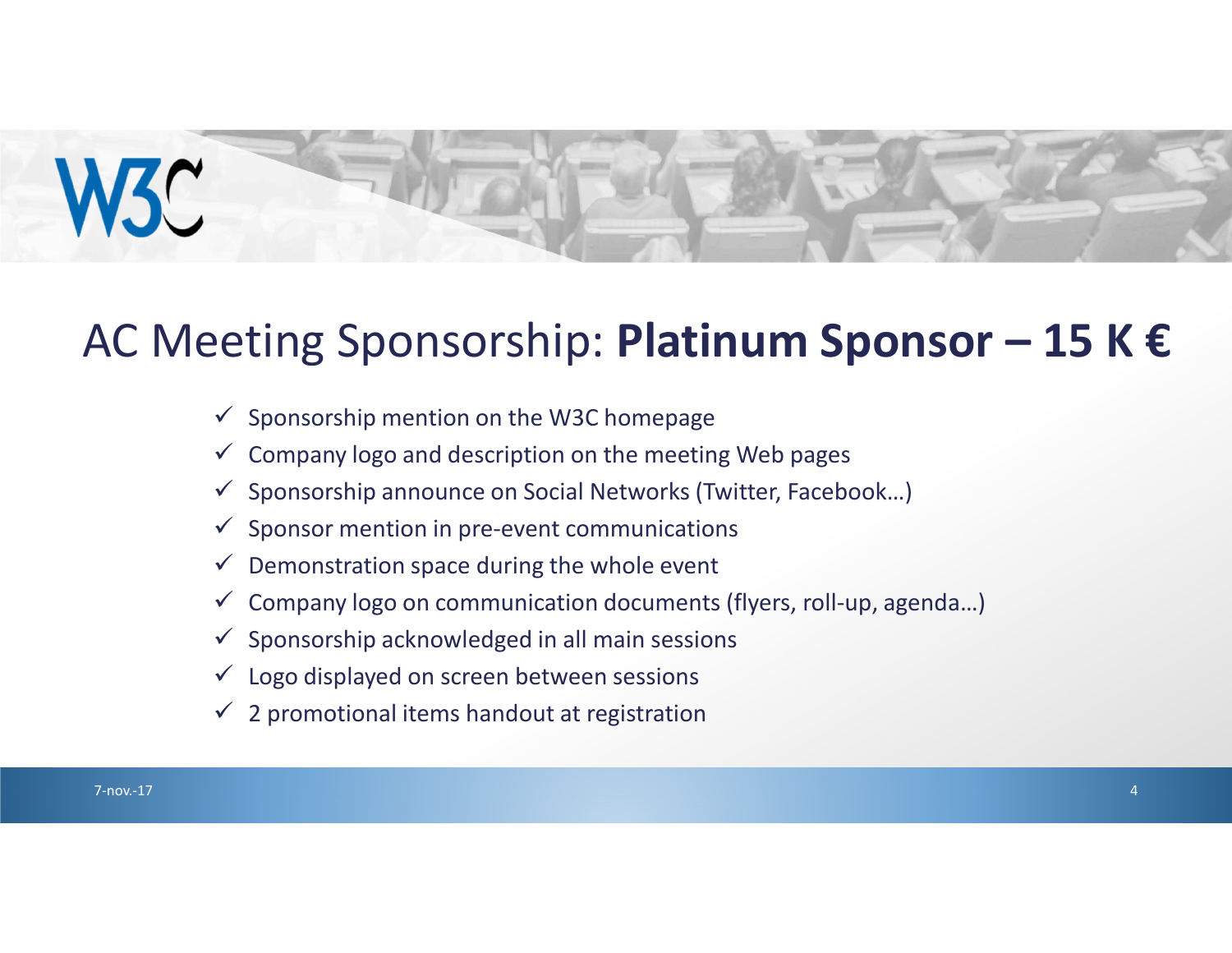

#### AC Meeting Sponsorship: **Gold Sponsor – 12K€**

- $\checkmark$  Company logo and description on the meeting Web pages
- $\checkmark$  Sponsorship announce on Social Networks (Twitter, Facebook...)
- $\checkmark$  Sponsor mention in pre-event communications
- $\checkmark$  Demonstration space during the whole event
- $\checkmark$  Company logo on communication documents (flyers, roll-up, agenda...)
- $\checkmark$  Sponsorship acknowledged in all main sessions
- $\checkmark$  1 promotional items handout at registration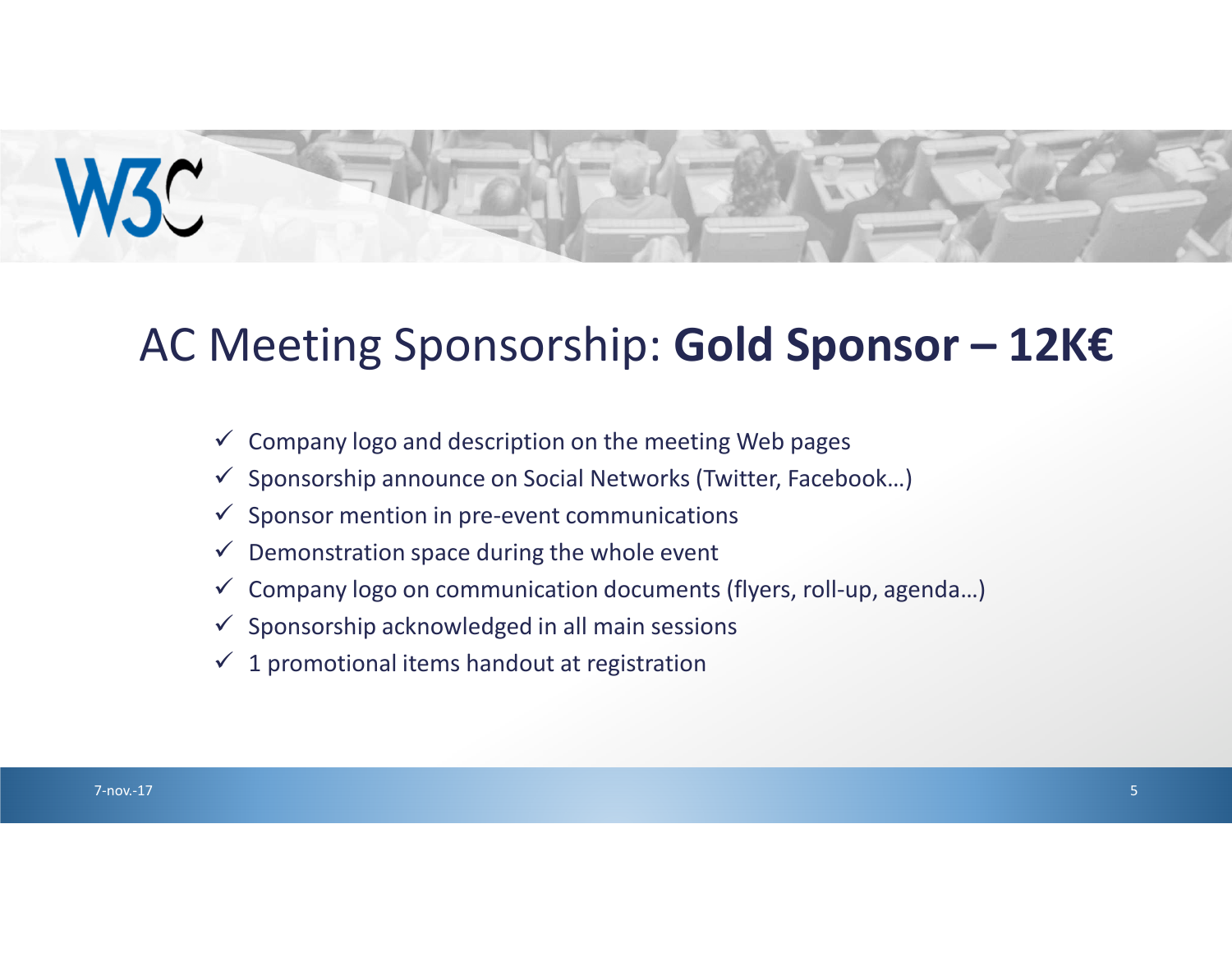

### AC Meeting Sponsorship: **Silver Sponsor – 7.5 K€**

- $\checkmark$ Company logo and description on the meeting Web pages
- $\checkmark$ Sponsorship announce on Social Networks (Twitter, Facebook…)
- $\checkmark$ Sponsor mention in pre-event communications
- $\checkmark$  Company logo on communication documents (flyers, roll-up, agenda...)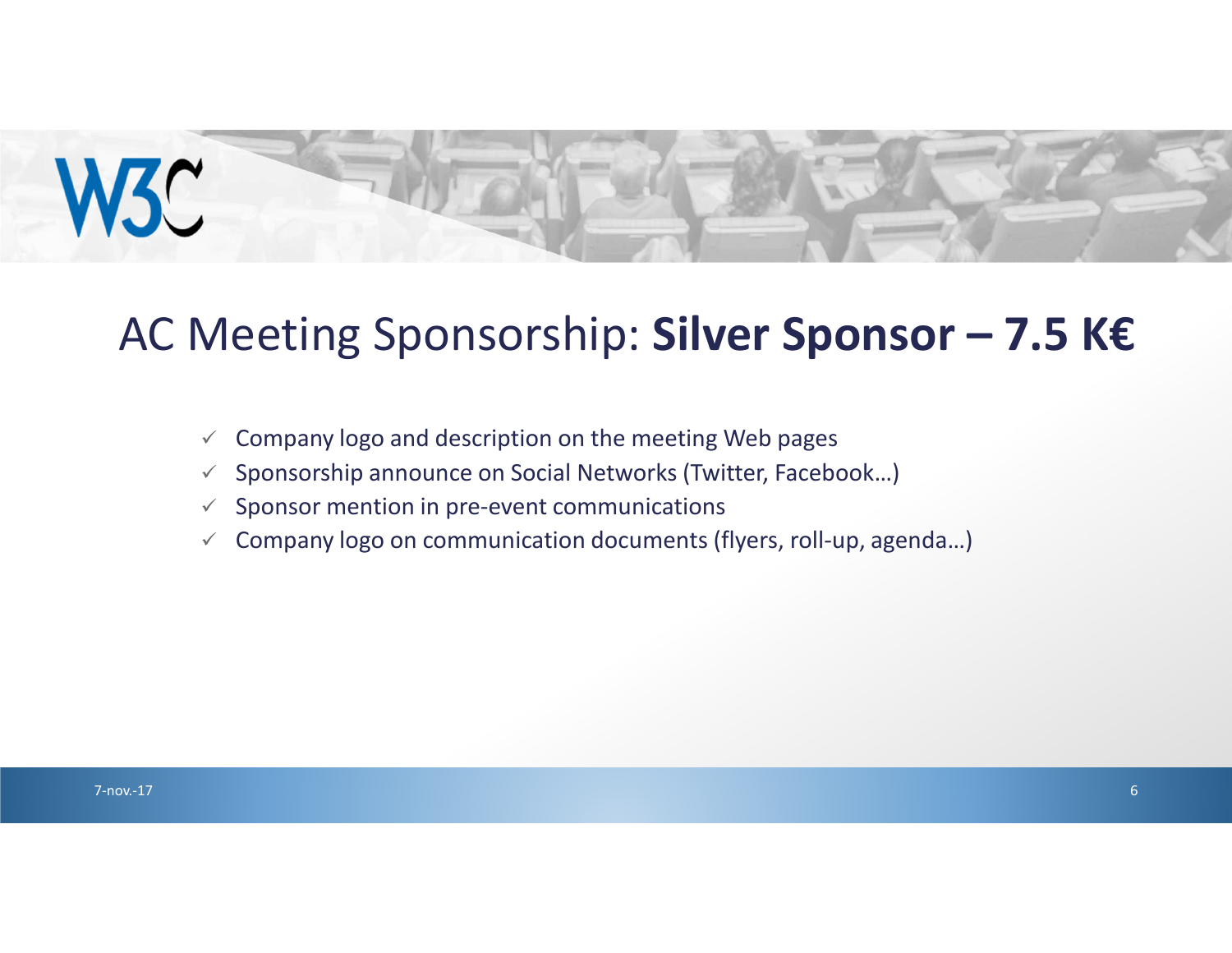

### AC Meeting Sponsorships: **Summary**

| <b>Benefits</b>                                                   | Platinum 15 K€ | Gold 12 K€   | Silver 7.5 K€ |
|-------------------------------------------------------------------|----------------|--------------|---------------|
| Sponsorship mention on the W3C homepage                           |                |              |               |
| Company logo and description on the meeting Web pages             | ✓              |              |               |
| Sponsorship announce on Social Networks (Twitter, Facebook)       |                |              |               |
| Sponsor mention in pre-event communications                       | $\checkmark$   | $\checkmark$ |               |
| Demonstration space during the whole event                        |                |              |               |
| Company logo on communication documents (flyers, roll-up, agenda) | $\checkmark$   | $\checkmark$ |               |
| Sponsorship acknowledged in all main sessions                     |                |              |               |
| Logo displayed on screen between sessions                         | $\checkmark$   |              |               |
| Promotional items handout at registration                         |                |              |               |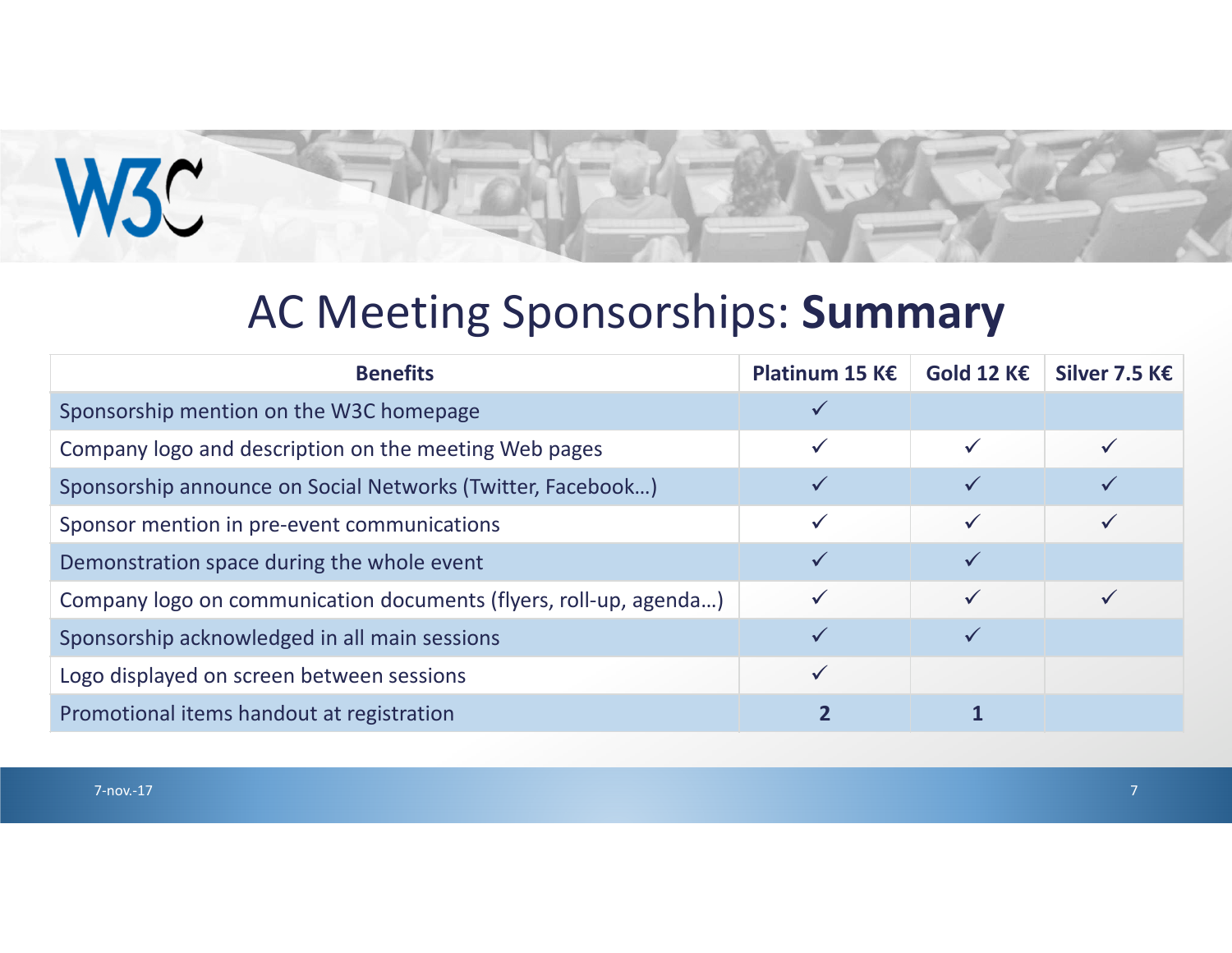

### Additional AC Meeting Sponsorships

#### **Lanyard Sponsor - 5K €**

- $\checkmark$  Unique lanyards for the event
- $\checkmark$  Sponsorship acknowledged during AC Meeting
- $\checkmark$  Display table in the registration area

#### **AC Dinner Sponsor - 5K €**

- $\checkmark$  Logo displayed on signage for AC dinner
- $\checkmark$  Table top display during AC dinner
- $\checkmark$  Sponsorship acknowledged during AC Meeting

#### **Refreshment Break Sponsor - 4K €**

- $\checkmark$  Sponsorship acknowledged prior to breaks
- $\checkmark$  Logo displayed on signage during breaks